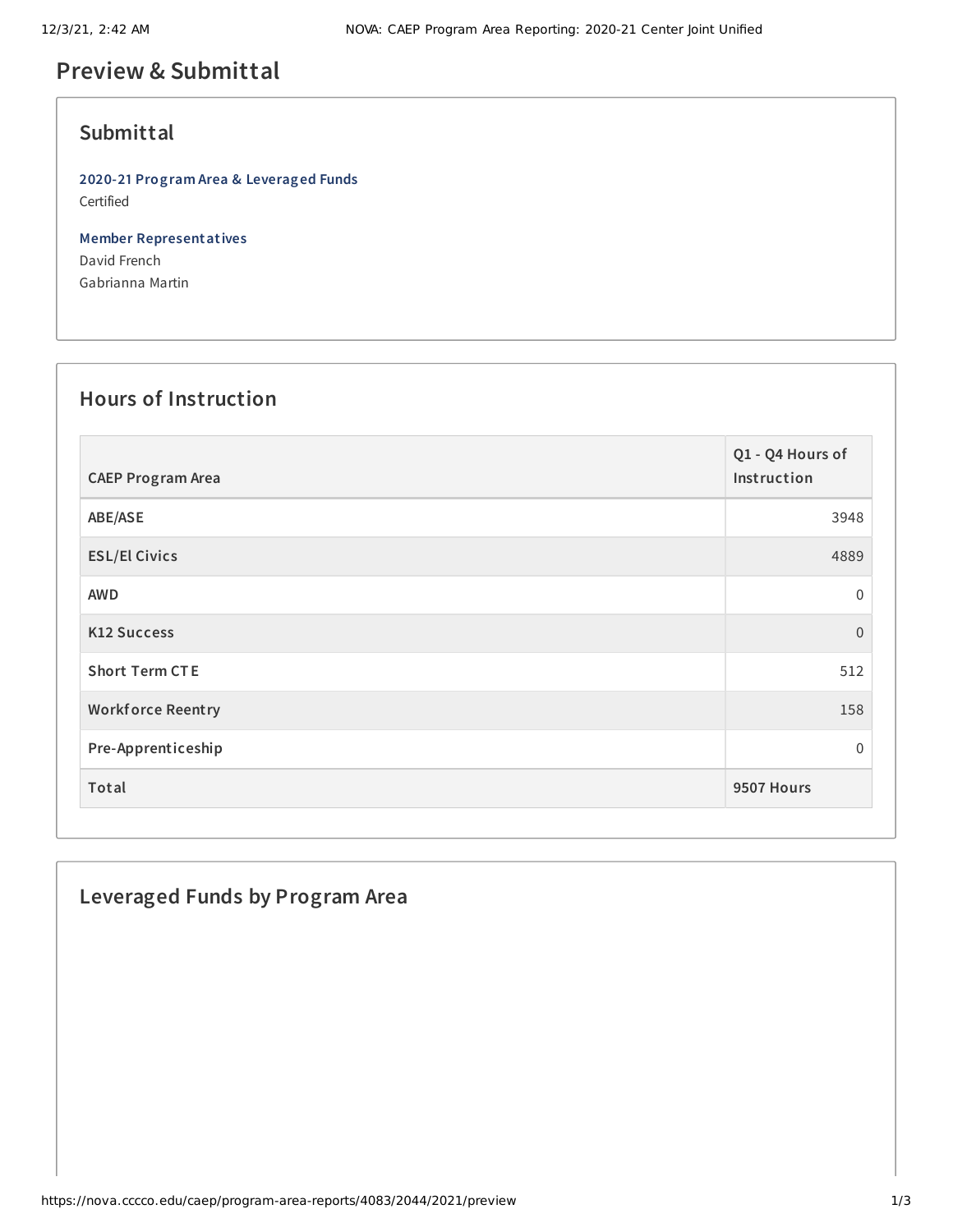| Fund                                     | <b>ABE/ASE</b> | ESL/El<br>Civics | <b>AWD</b> | K12<br><b>Success</b> | Short<br>Term<br><b>CTE</b> | Workforce<br>Reentry | Pre-<br>Apprenticeship | Totals    |
|------------------------------------------|----------------|------------------|------------|-----------------------|-----------------------------|----------------------|------------------------|-----------|
| California Adult<br>Education<br>Program | \$56,803       | \$134,362        | \$0        | \$0                   | \$47,825                    | \$0                  | \$0                    | \$238,990 |
| <b>CalWORKs</b>                          | \$1,375        | \$5,267          | \$0        | \$0                   | \$1,375                     | \$0                  | \$0                    | \$8,017   |
| NonCredit                                | \$0            | \$0              | \$0        | \$0                   | \$0                         | \$0                  | \$0                    | \$0       |
| <b>Perkins</b>                           | \$0            | \$0              | \$0        | \$0                   | \$0                         | \$0                  | \$0                    | \$0       |
| <b>LCFF</b>                              | \$0            | \$0              | \$0        | \$0                   | \$0                         | \$0                  | \$0                    | \$0       |
| Fees                                     | \$154          | \$154            | \$0        | \$0                   | \$154                       | \$0                  | \$0                    | \$462     |
| K12 Adult Ed Jail<br><b>Funds</b>        | \$0            | \$0              | \$0        | \$0                   | \$0                         | \$0                  | \$0                    | \$0       |
| <b>WIOA II</b>                           | \$16,127       | \$18,314         | \$0        | \$0                   | \$331                       | \$0                  | \$0                    | \$34,772  |
| Contracted<br><b>Services</b>            | \$0            | \$0              | \$0        | \$0                   | \$0                         | \$0                  | \$0                    | \$0       |
| <b>Totals</b>                            | \$74,459       | \$158,097        | \$0        | \$0                   | \$49,685                    | \$0                  | \$0                    | \$282,241 |

#### **Certification**

**28 Capital Adult Education Regional Consortium - Primary Contact**

**Patricia Oliva** [poliva@scoe.net](mailto:poliva@scoe.net)

**Bethany Ely** Coordinator [bely@scoe.net](mailto:bely@scoe.net)

**Carla Slowiczek** CAERC Coordinator [cslowiczek@scoe.net](mailto:cslowiczek@scoe.net)

#### Appro ved by Pa tricia Oliva

**12/02/2021 06:41 PM PST**